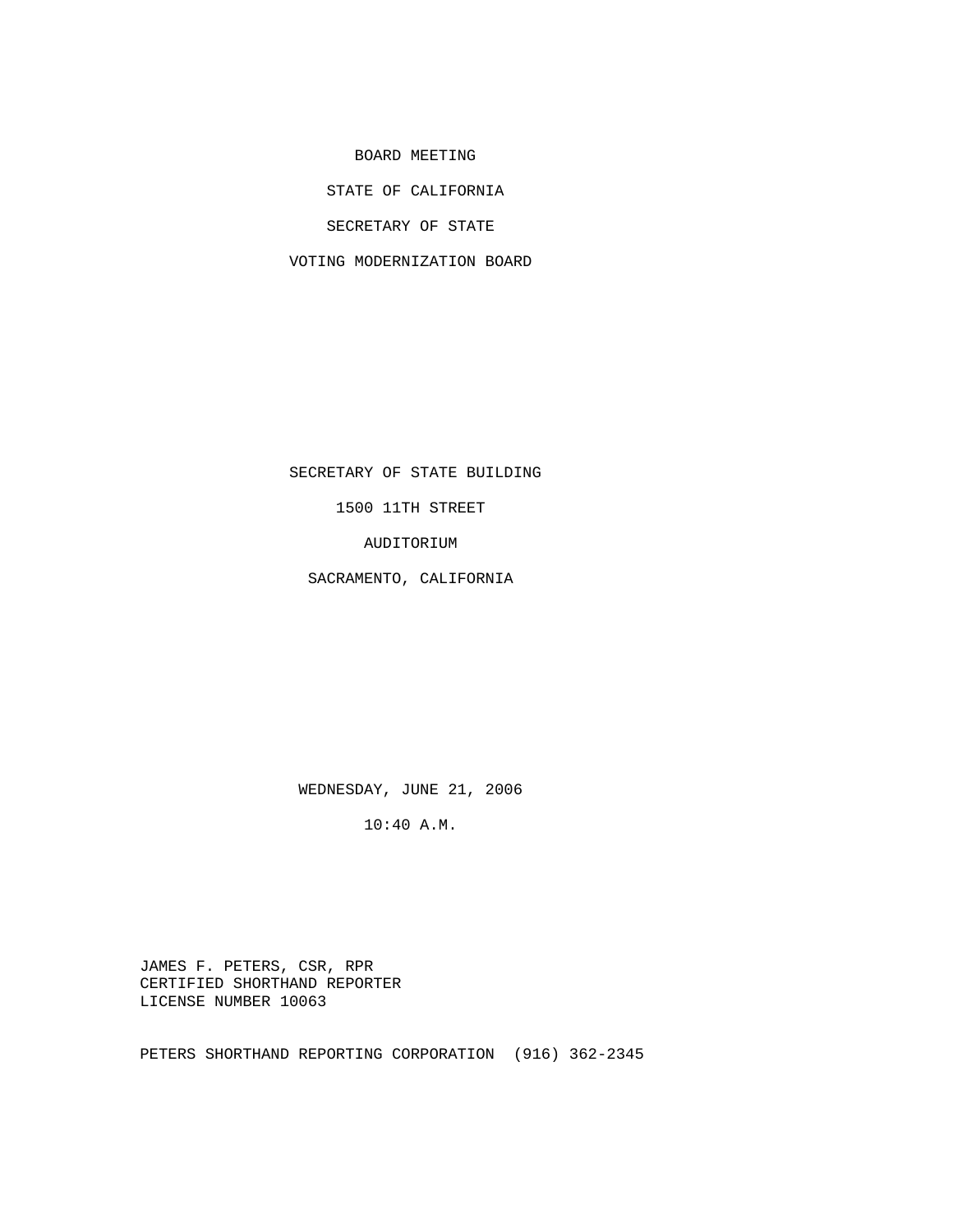# APPEARANCES

#### BOARD MEMBERS

- Mr. John A. Pérez, Chairperson(via teleconference)
- Mr. Stephen Kaufman, Vice Chairperson
- Mr. Tal Finney
- Mr. Carl Guardino(via teleconference)

### STAFF

- Mr. Michael Kanotz, Staff Counsel
- Ms. Susan Lapsley
- Ms. Jana Lean, Staff Consultant
- Ms. Evelyn Mendez

# ALSO PRESENT

Mr. Glenn Spencer, Kern County

PETERS SHORTHAND REPORTING CORPORATION (916) 362-2345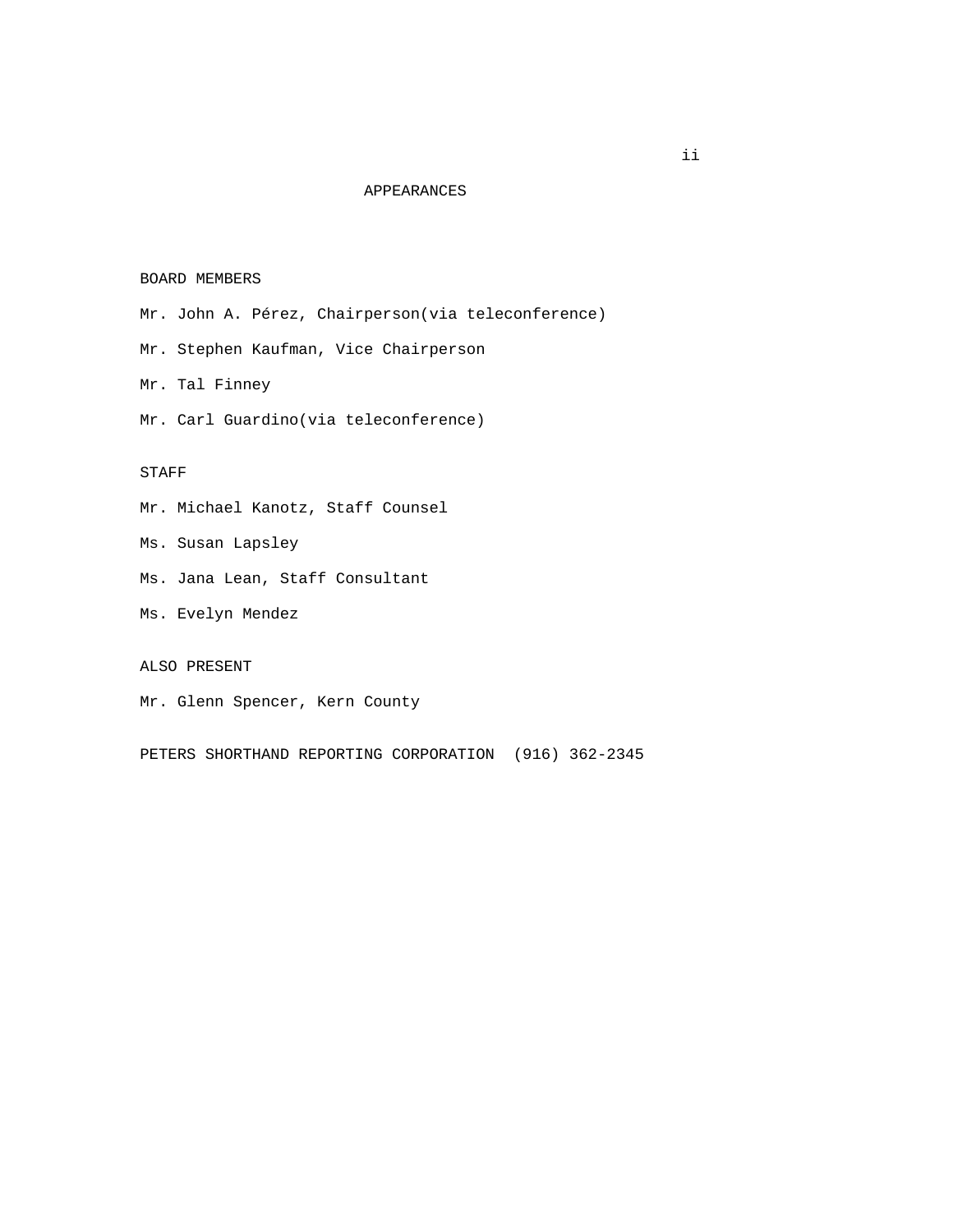INDEX

**PAGE** 

| T.   | Call to Order                                                                                         | 1              |
|------|-------------------------------------------------------------------------------------------------------|----------------|
| II — | Roll Call and Declaration of Quorum                                                                   | 1              |
|      | III Public Comment                                                                                    | 1              |
| IV   | Adoption of May 25, 2006 Actions & Meeting<br>Minutes                                                 | $\mathbf{1}$   |
| V    | Project Documentation Plan Review and Funding<br>Award Approval:<br>(A) Imperial County               | $\mathfrak{D}$ |
| VI   | Change to Approved Project Documentation Plan<br>(A) Kern County                                      | 5              |
|      | VII Staff Report on Related Issues:<br>(A) Report on County 2nd Quarter Status<br>$(April-June 2006)$ | 13             |
|      | VIII Adjournment                                                                                      | 18             |
|      | Reporter's Certificate                                                                                | 19             |
|      |                                                                                                       |                |

PETERS SHORTHAND REPORTING CORPORATION (916) 362-2345

iii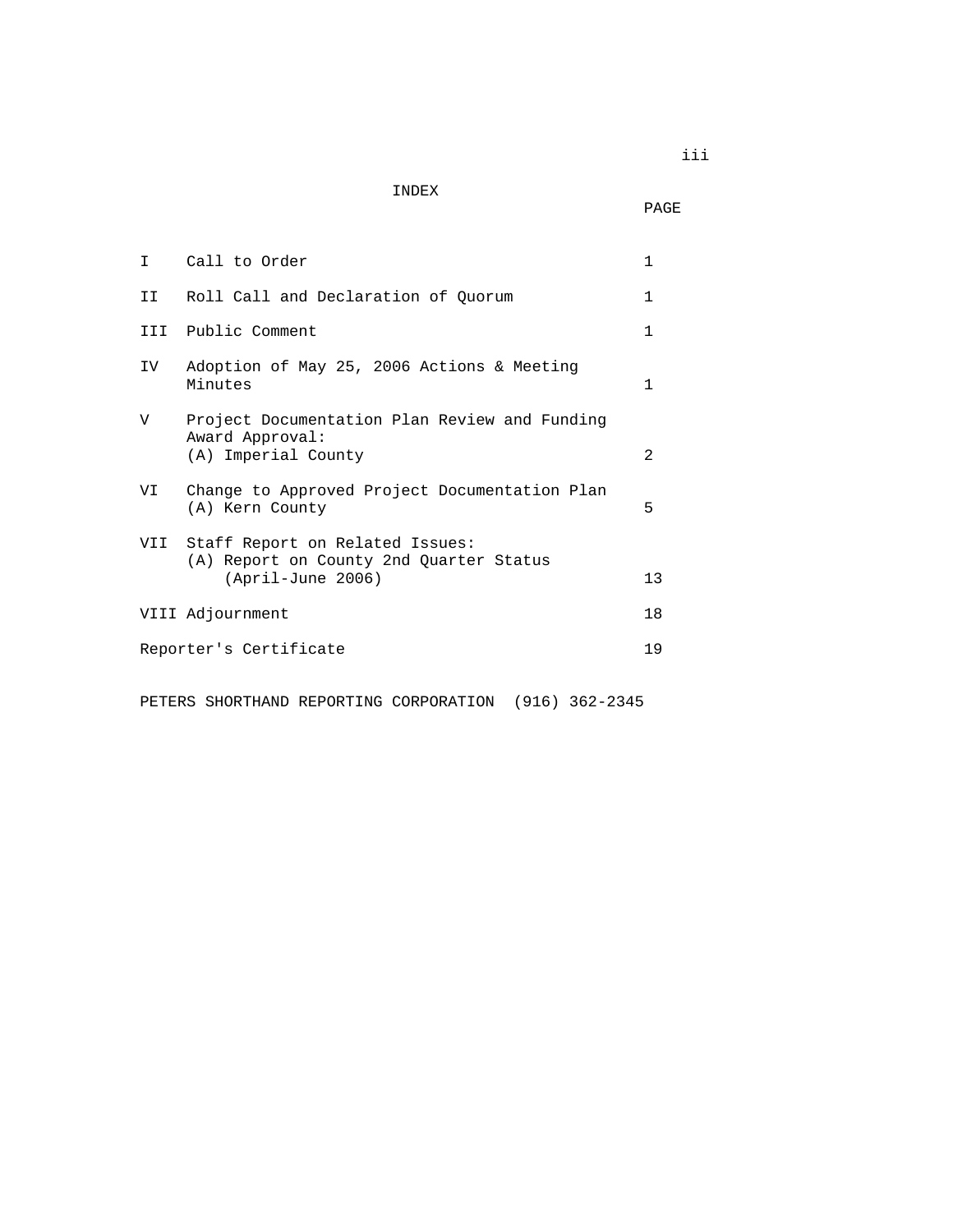1 PROCEEDINGS 2 VICE CHAIRPERSON KAUFMAN: So I'm going to call 3 the meeting to order, and ask our substitute person to 4 call the roll. 5 MS. MENDEZ: John Pérez? 6 VICE CHAIRPERSON KAUFMAN: Not yet present. 7 MS. MENDEZ: Stephen Kaufman? 8 VICE CHAIRPERSON KAUFMAN: Here. 9 MS. MENDEZ: Michael Bustamante? 10 Tal Finney? 11 BOARD MEMBER FINNEY: Present. 12 MS. MENDEZ: Carl Guardino? 13 BOARD MEMBER GUARDINO: Here. 14 VICE CHAIRPERSON KAUFMAN: Okay. The first item 15 up is public comment. And I understand that we do not 16 have any cards that were submitted. So let's move to Item 17 number 4, which is adoption of the May 25, 2006 Actions 18 and Meeting Minutes. And do I have a motion to approve 19 the minutes and action items? 20 Anyone? 21 Tal. 22 BOARD MEMBER FINNEY: Sure. 23 VICE CHAIRPERSON KAUFMAN: Okay, Mr. Finney 24 moves. And, Carl, do we have -- 25 BOARD MEMBER GUARDINO: I'll second.

PETERS SHORTHAND REPORTING CORPORATION (916) 362-2345

 $1<sub>1</sub>$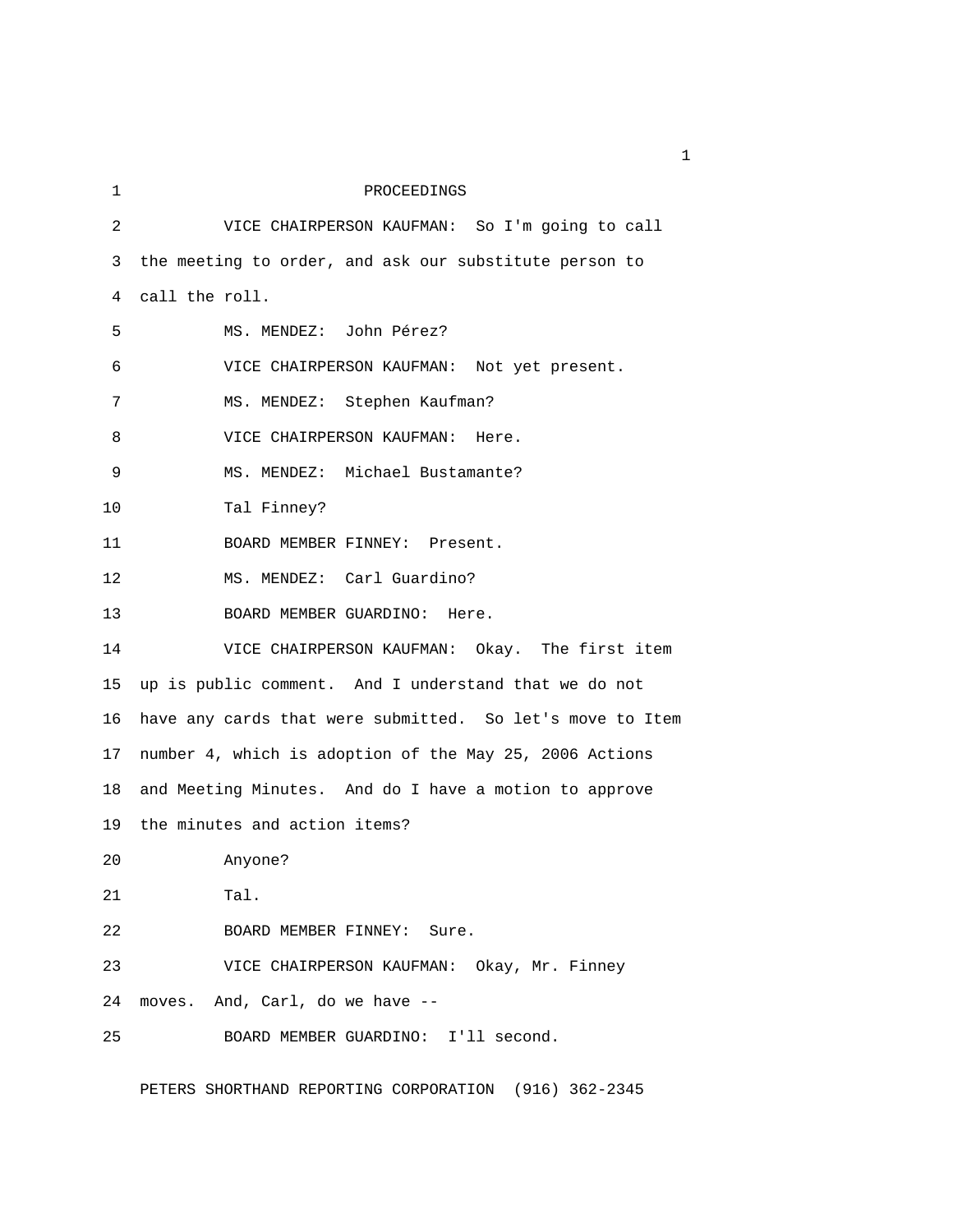1 VICE CHAIRPERSON KAUFMAN: Okay. And all in

2 favor of approving the minutes say aye?

3 (Ayes.)

 4 VICE CHAIRPERSON KAUFMAN: No opposition, and 5 we'll adopt the minutes.

 6 Okay. Now, let's get to the first item of 7 business, the project documentation plan. And we have one 8 from Imperial County. So, Jana if you could give us a 9 staff report on that.

10 STAFF CONSULTANT LEAN: Imperial County was 11 unable to attend today. If we have any questions, they 12 are available by phone and we can give them a call. 13 They've submitted a plan to move forward to purchase the 14 AVC Edge, 330 units with the VeriVote Printer, 420 units. 15 And also the Optech 400-C Optical Scan, one unit. 16 Imperial County has secured its new voting system, and the 17 system was used for the first time during the November 18 2005 special --

19 VICE CHAIRPERSON KAUFMAN: Okay, John Pérez is 20 now present. John, we have covered the minutes. Jana is 21 beginning to read the Imperial County project 22 documentation plan. And we have Carl Guardino on the 23 phone and Tal and myself sitting here.

24 CHAIRPERSON PÉREZ: Thank you. Sorry I'm a few 25 minutes late getting on.

PETERS SHORTHAND REPORTING CORPORATION (916) 362-2345

 $\overline{2}$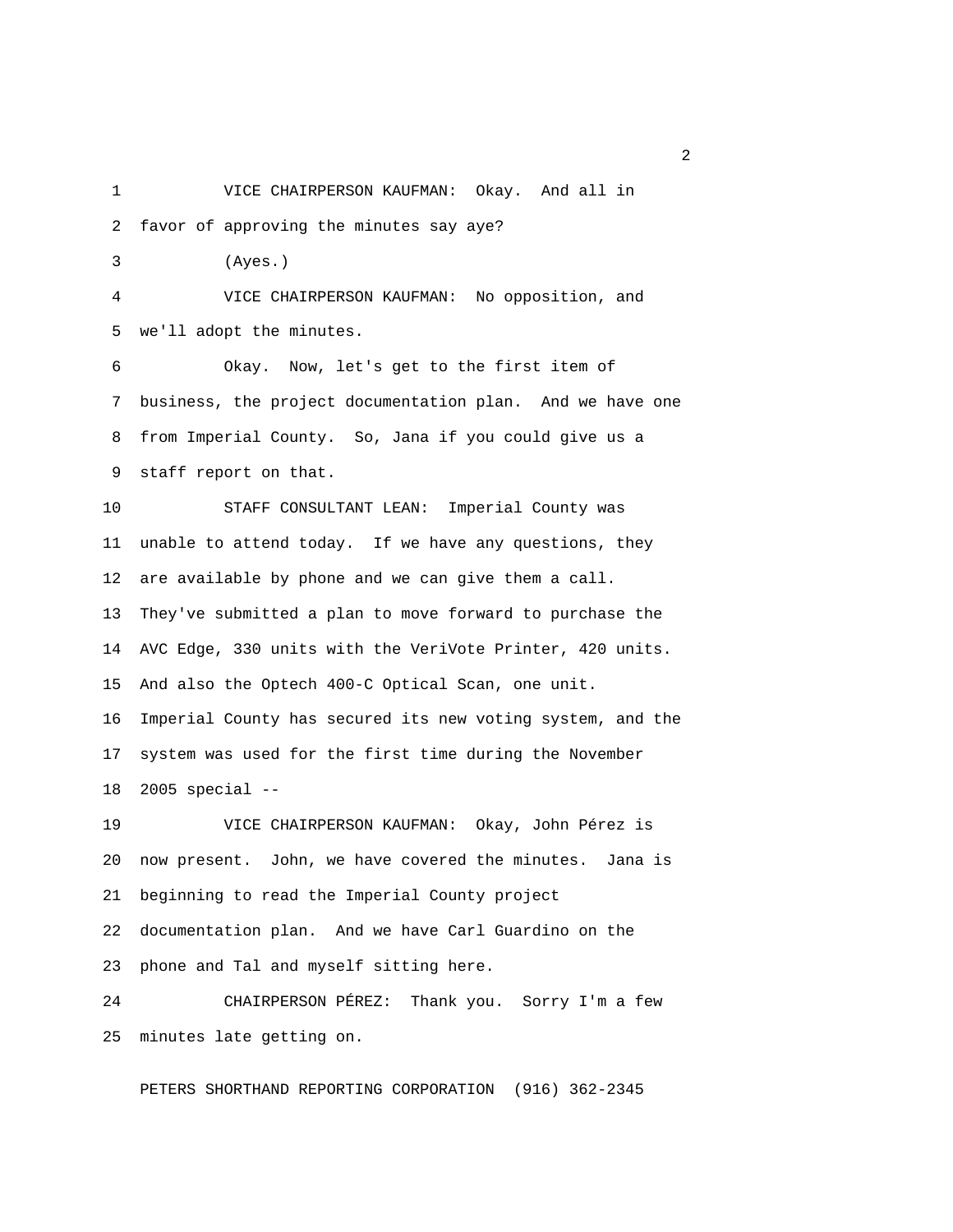1 VICE CHAIRPERSON KAUFMAN: That's okay. And with 2 your approval, I've been running the meeting.

 3 CHAIRPERSON PÉREZ: I appreciate that. Please 4 proceed.

 5 STAFF CONSULTANT LEAN: I'll continue with 6 Imperial county's project documentation plan. Imperial 7 county secured its new voting system and they used it for 8 the first time in the November 2005 special statewide 9 election. The system that they're using, the AVC Edge 10 DRE's they purchased includes a Voter Verified Paper Audit 11 Trail. Imperial County's project documentation plan meets 12 the requirements for completeness. And the AVC Edge DRE, 13 the VeriVote, the Optech 400-C are certified for use in 14 California.

15 Imperial county converted from a Datavote punch 16 card voting system. And they considered only upgrading to 17 DRE equipment for their polling places and optical scan 18 for their absentee as they considered it easier for 19 implementation, and they would believe that this would 20 bring them into compliance with the Help America Vote 21 Agent.

22 With the implementation of this new system during 23 the special statewide election, the county was provided 24 with an opportunity for the elections staff and their 25 voters to experience a full use of all the components of

PETERS SHORTHAND REPORTING CORPORATION (916) 362-2345

 $\sim$  3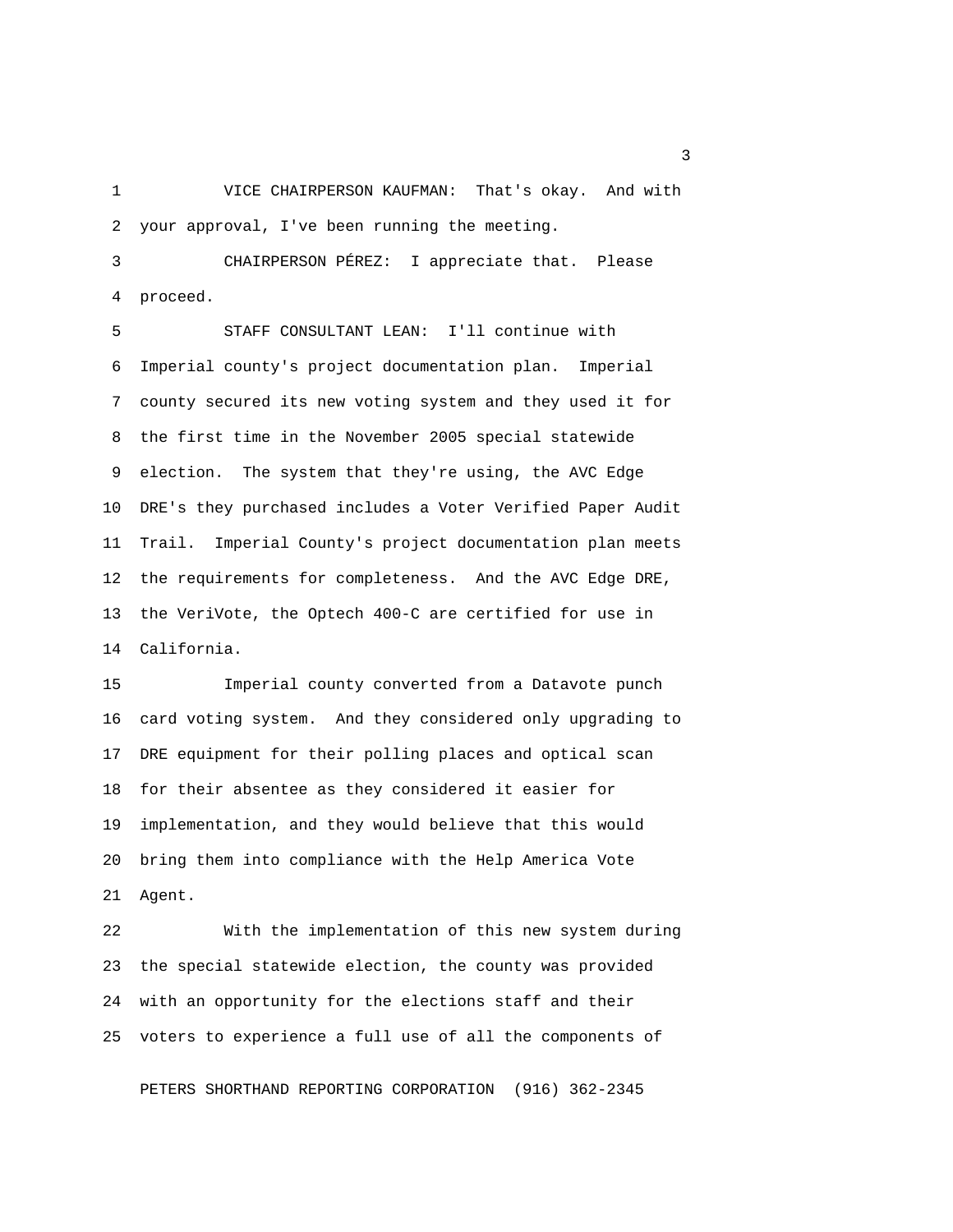1 the new voting system prior to the June 6th Primary.

 2 Imperial conducted a public relations program in 3 both English and Spanish to prepare their voters for the 4 new system and provided their poll workers with evaluation 5 forms to give them feedback on the new equipment. And the 6 equipment was received well by the county. 7 Imperial County will only receive VMB payments 8 once they've submitted detailed information for its 9 certified voting equipment. 10 It is the staff recommendation that Imperial 11 County's project documentation plan be approved and a 12 Funding Award letter be issued in their full allocation of 13 \$653,218.33. 14 VICE CHAIRPERSON KAUFMAN: Thanks. This seems to 15 be a pretty straightforward matter. For those of you on 16 the phone, Imperial County is not here today, but -- 17 BOARD MEMBER FINNEY: It was a long drive and 18 long flight. 19 VICE CHAIRPERSON KAUFMAN: That's right. Does 20 anybody have any questions for staff on this beginning 21 with you, John? 22 CHAIRPERSON PÉREZ: No questions. 23 VICE CHAIRPERSON KAUFMAN: Tal? 24 BOARD MEMBER FINNEY: No questions. 25 VICE CHAIRPERSON KAUFMAN: Carl?

PETERS SHORTHAND REPORTING CORPORATION (916) 362-2345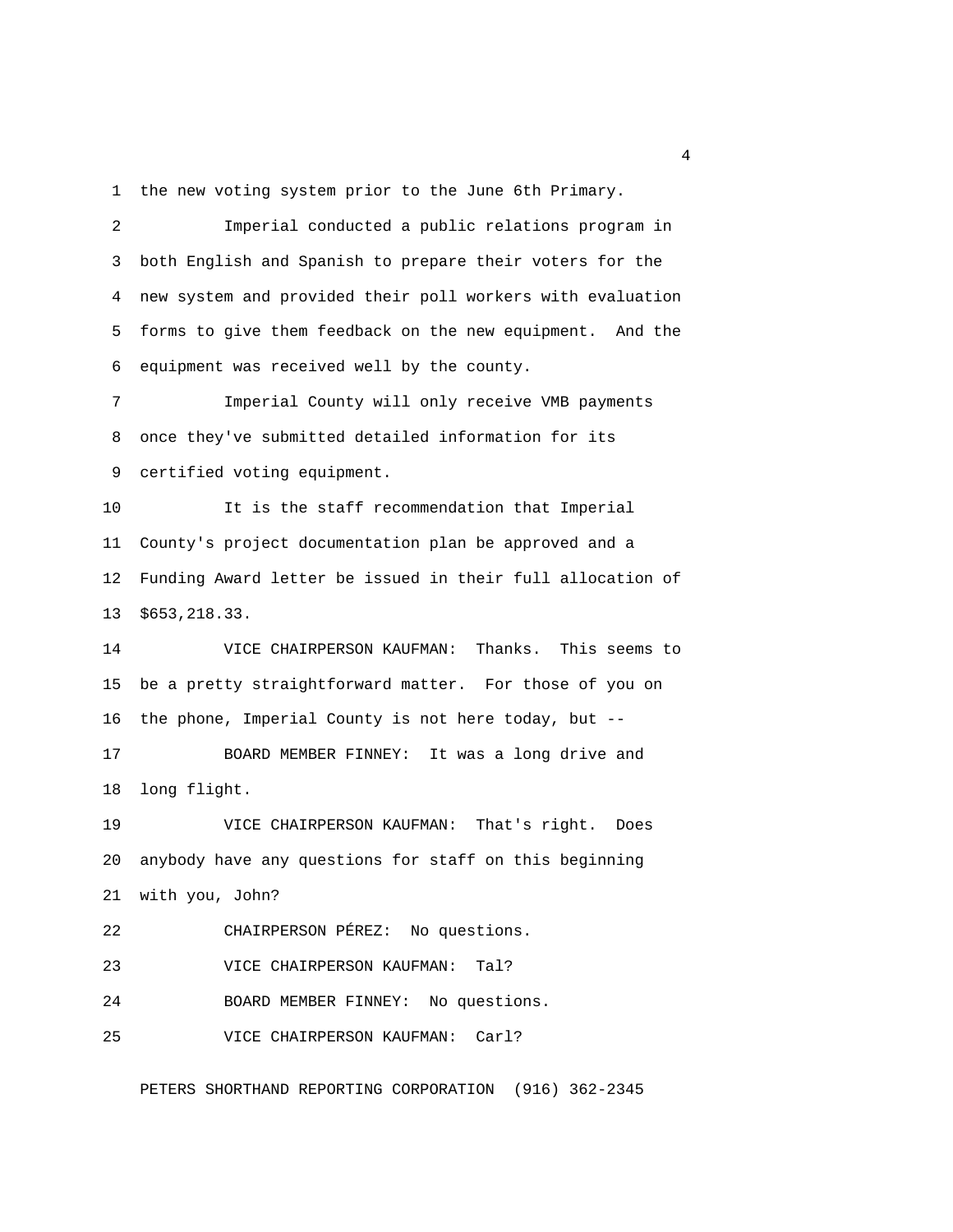1 BOARD MEMBER GUARDINO: No.

| 2  | VICE CHAIRPERSON KAUFMAN: Okay. Then does                  |
|----|------------------------------------------------------------|
| 3  | somebody want to move --                                   |
| 4  | CHAIRPERSON PÉREZ: I move approval.                        |
| 5  | BOARD MEMBER FINNEY: And I'll second.                      |
| 6  | VICE CHAIRPERSON KAUFMAN: There's a motion to              |
| 7  | approve the staff recommendation.                          |
| 8  | Take the roll.                                             |
| 9  | MS. MENDEZ: John Pérez?                                    |
| 10 | BOARD MEMBER FINNEY: John?                                 |
| 11 | CHAIRPERSON PÉREZ: Yes, aye.                               |
| 12 | MS. MENDEZ: Stephen Kaufman?                               |
| 13 | VICE CHAIRPERSON KAUFMAN: Aye.                             |
| 14 | MS. MENDEZ: Tal Finney?                                    |
| 15 | BOARD MEMBER FINNEY: Aye.                                  |
| 16 | MS. MENDEZ: Carl Guardino?                                 |
| 17 | BOARD MEMBER GUARDINO: Aye.                                |
| 18 | VICE CHAIRPERSON KAUFMAN: Okay. The motion                 |
|    | 19 passes 4 to nothing. Imperial County will get a Funding |
|    | 20 Award letter.                                           |
| 21 | BOARD MEMBER FINNEY: Congratulations Imperial              |
| 22 | County.                                                    |
| 23 | VICE CHAIRPERSON KAUFMAN: Next, Item number 6,             |
| 24 | Kern County. We have a project documentation that          |
| 25 | represents a change from the original project              |

PETERS SHORTHAND REPORTING CORPORATION (916) 362-2345

 $\sim$  5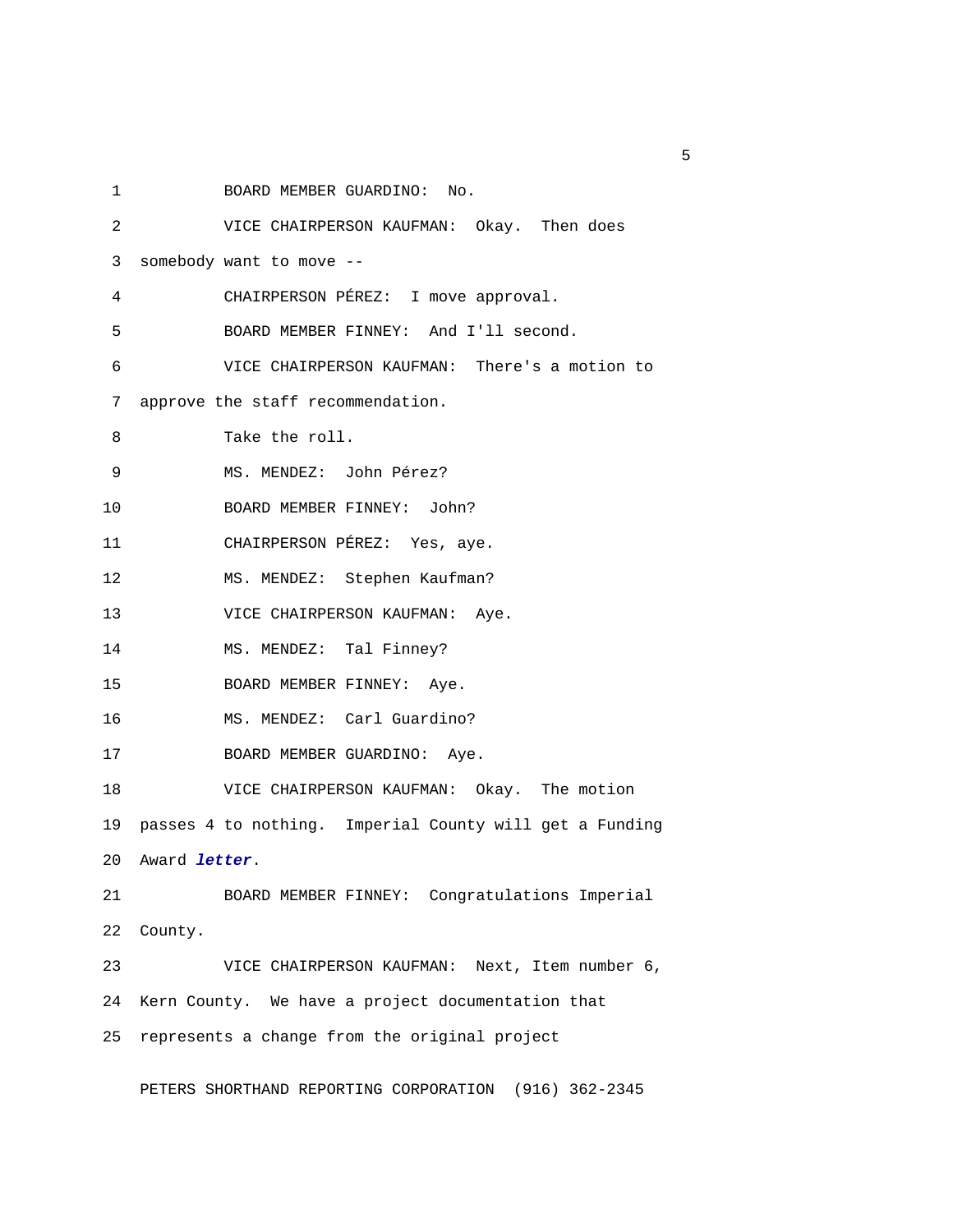1 documentation plan.

 2 STAFF CONSULTANT LEAN: That is correct. Kern 3 County is coming forward to make a change to the original 4 approved project documentation plan. They have purchased 5 the Diebold AccuVote-TSX with the printers. They have 6 purchased 1,350 units with the Optech -- or sorry with the 7 Optical Scan Central Count, 6 units.

 8 At the December 17th, 2002 meeting of the VMB, 9 the Board approved Kern County's project documentation 10 plan and awarded funding for the reimbursement of the 11 County's purchase of the Diebold TS units and the AccuVote 12 Optical Scan units. The County used this equipment in the 13 March 2004 Presidential Primary Election. Kern County's 14 entire VMB formula allocation equated to \$3,401,866.46.

15 Kern County submitted paid invoices and received 16 reimbursement for their AccuVote-TS units totaling in the 17 amount of \$1,123,581.48 of its initial VMB funding award. 18 On March 30th, 2004 Kern County amended their contract 19 with Diebold to purchase the AccuVote-TSx units. On April 20 30th, 2004, the prior Secretary of State issued orders 21 decertifying the use of all DRE voting equipment in 22 California and specifically banned the use of the 23 AccuVote-TSx. Hardware and firmware voting equipment. 24 After the decertification, Kern County amended 25 their county with Diebold a second time to supply the

PETERS SHORTHAND REPORTING CORPORATION (916) 362-2345

 $\sim$  6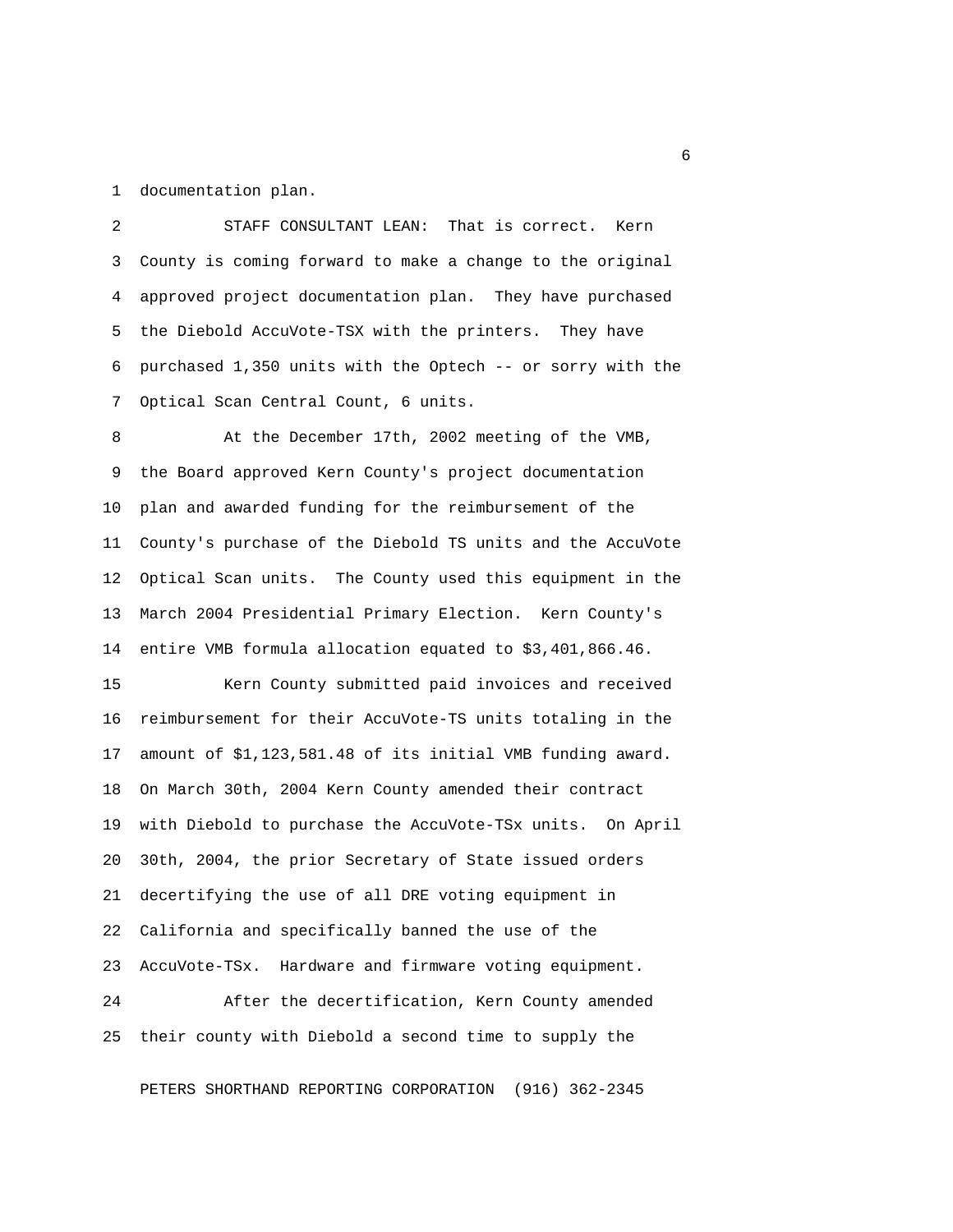1 County with non-DRE voting equipment at no cost to the 2 County for all future elections until December 31st, 2006 3 or until the new DRE units were recertified. On February 4 17th, 2006 the current Secretary of State certified for 5 use in California the Diebold AccuVote-TSx with the 6 printer, and the AccuVote Optical Scan central count 7 optical count ballot tabulators and other related voting 8 system components.

 9 Kern County used the newly certified AccuVote-TSx 10 with the printers and the AccuVote Optical Scan central 11 count optical scan ballot tabulators for the first time 12 during the June 6th, 2006 Gubernatorial Primary election. 13 Kern County is requesting that the Voting 14 Modernization Board approve the change to their existing 15 project documentation plan, which incorporates the 16 amendments to their contract and the receipt of the newly 17 certified AccuVote-TSx units and related hardware and 18 software.

19 It is our staff recommendation that Kern County's 20 change to their approved project documentation plan be 21 approved and a subsequent Funding Award letter be issued 22 in the amount of \$2,278,284.98.

# 23 VICE CHAIRPERSON KAUFMAN: Okay.

24 STAFF CONSULTANT LEAN: We do have a 25 representative here from Kern County, Glenn Spencer, if

PETERS SHORTHAND REPORTING CORPORATION (916) 362-2345

<u>2</u> The contract of the contract of the contract of the contract of the contract of the contract of the contract of the contract of the contract of the contract of the contract of the contract of the contract of the contra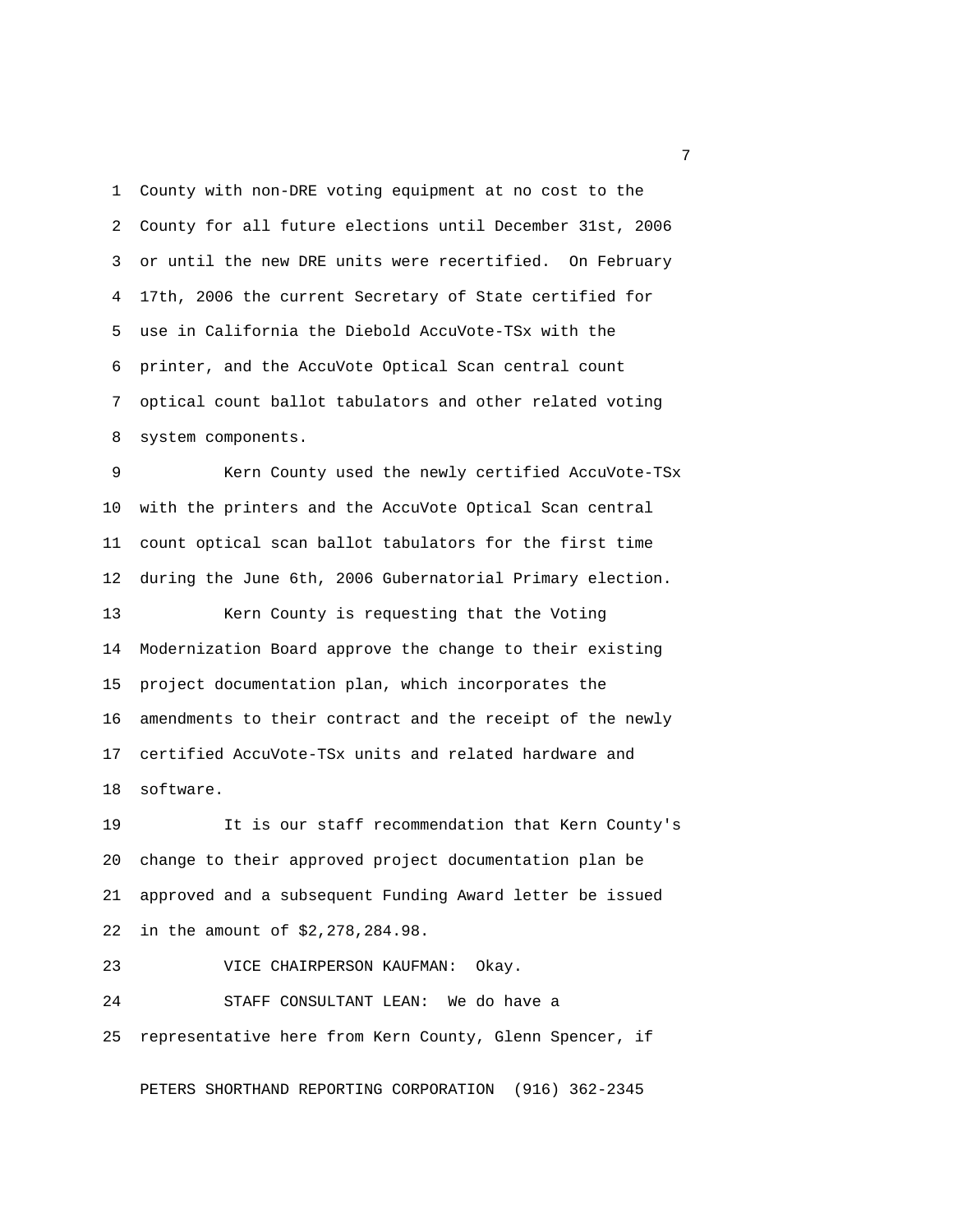1 you have any questions.

 2 VICE CHAIRPERSON KAUFMAN: Okay. Well, we'll 3 have Mr. Spencer come up just for a minute. I wanted to 4 ask 1 or 2 questions of you, Jana. 5 First of all, I was a little confused when I read 6 this, but I think there's a typo in the staff report. 7 STAFF CONSULTANT LEAN: Yes. 8 VICE CHAIRPERSON KAUFMAN: So in the first 9 paragraph, so we authorized the purchase of the TS system? 10 STAFF CONSULTANT LEAN: That's correct. 11 VICE CHAIRPERSON KAUFMAN: And the funds were 12 spent on the TS system. 13 STAFF CONSULTANT LEAN: Correct. 14 VICE CHAIRPERSON KAUFMAN: Now the funding award 15 that's being requested is the remaining balance of what we 16 originally authorized for the new system? 17 STAFF CONSULTANT LEAN: Correct. 18 VICE CHAIRPERSON KAUFMAN: And, Mr. Spencer, is 19 the original system at this point then scrapped or is this 20 an add-on to the original system? 21 MR. SPENCER: We actually received the TSx 22 unit -- both of the units we actually received. And, at 23 that time, we did not realize that that required a change 24 to the plan. That was an upgraded unit that Diebold had 25 supplied us with.

PETERS SHORTHAND REPORTING CORPORATION (916) 362-2345

experience of the state of the state of the state of the state of the state of the state of the state of the s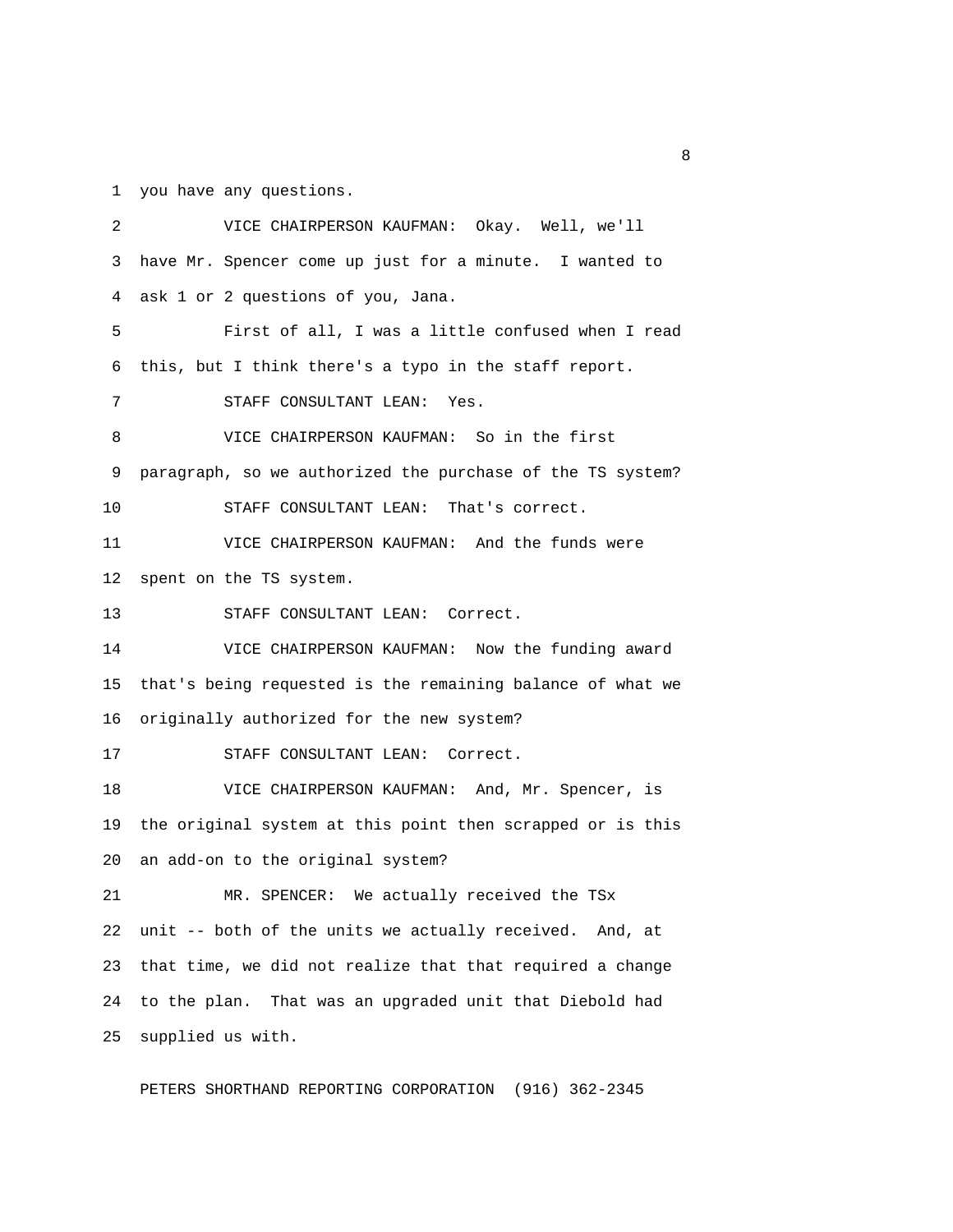1 And then the second amendment we had was to 2 attach the -- to obtain the VVPAT printers for all 1,350 3 machines. And this was all at no extra cost to the 4 County. 5 VICE CHAIRPERSON KAUFMAN: So the initial award 6 that we provided was essentially a payment against the 7 overall amount that you ended up spending on all the TSx 8 units? 9 MR. SPENCER: Correct. 10 VICE CHAIRPERSON KAUFMAN: Tal, did you have any 11 questions? 12 BOARD MEMBER FINNEY: No questions. 13 VICE CHAIRPERSON KAUFMAN: John, any questions? 14 CHAIRPERSON PÉREZ: I'm okay. 15 VICE CHAIRPERSON KAUFMAN: Carl? 16 BOARD MEMBER GUARDINO: None here. 17 VICE CHAIRPERSON KAUFMAN: Okay. Mr. Spencer, 18 did you have anything else you wanted to add for us? 19 MR. SPENCER: No, I don't. 20 VICE CHAIRPERSON KAUFMAN: Just out of curiosity, 21 you said that you used the system in the June election, 22 what was the feedback like from voters? 23 MR. SPENCER: Actually, the system worked very 24 well. I will say that we did have one problem, but it 25 didn't really involve the units themselves. It was with

PETERS SHORTHAND REPORTING CORPORATION (916) 362-2345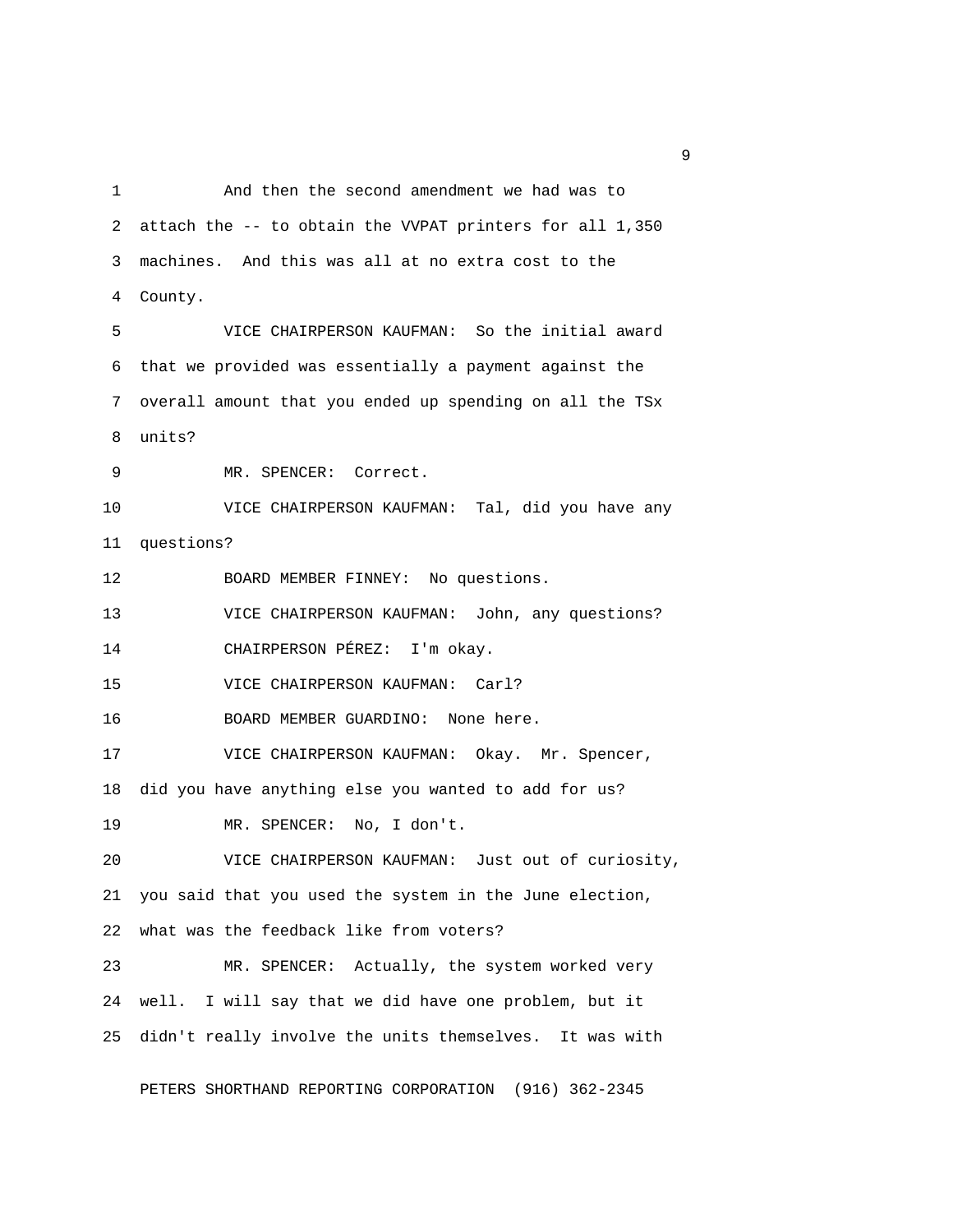1 the Voter Access Cards and a misunderstanding with the 2 vendor. And some of the older Voter Access Cards were not 3 cleared out prior to the start of the election. And we 4 were under the understanding that they didn't need to be 5 cleared. We thought they'd already been cleared out.

 6 And that was a little bit of a problem in getting 7 the system up and running in several areas in the morning, 8 but that was taken care of very quickly. In fact, your 9 office has already even looked in to that and issuing a 10 report. But that was handled very well and very quickly. 11 And, actually, the system worked like it should, as we 12 found out in hindsight, that a card used in the prior 13 election has to be specifically cleared out. And it will 14 not be able to be used in the current election until it's 15 been cleared out ahead of time, and that's exactly what 16 happened.

17 VICE CHAIRPERSON KAUFMAN: And you're talking 18 about the card that the voter uses to insert in the 19 terminal?

20 MR. SPENCER: Correct. So we had -- fortunately, 21 we had enough of the newer cards that were working fine. 22 VICE CHAIRPERSON KAUFMAN: How do the old cards 23 get cleared out? They get basically run through something 24 that just pulls information out?

25 MR. SPENCER: Correct. Nothing in the

PETERS SHORTHAND REPORTING CORPORATION (916) 362-2345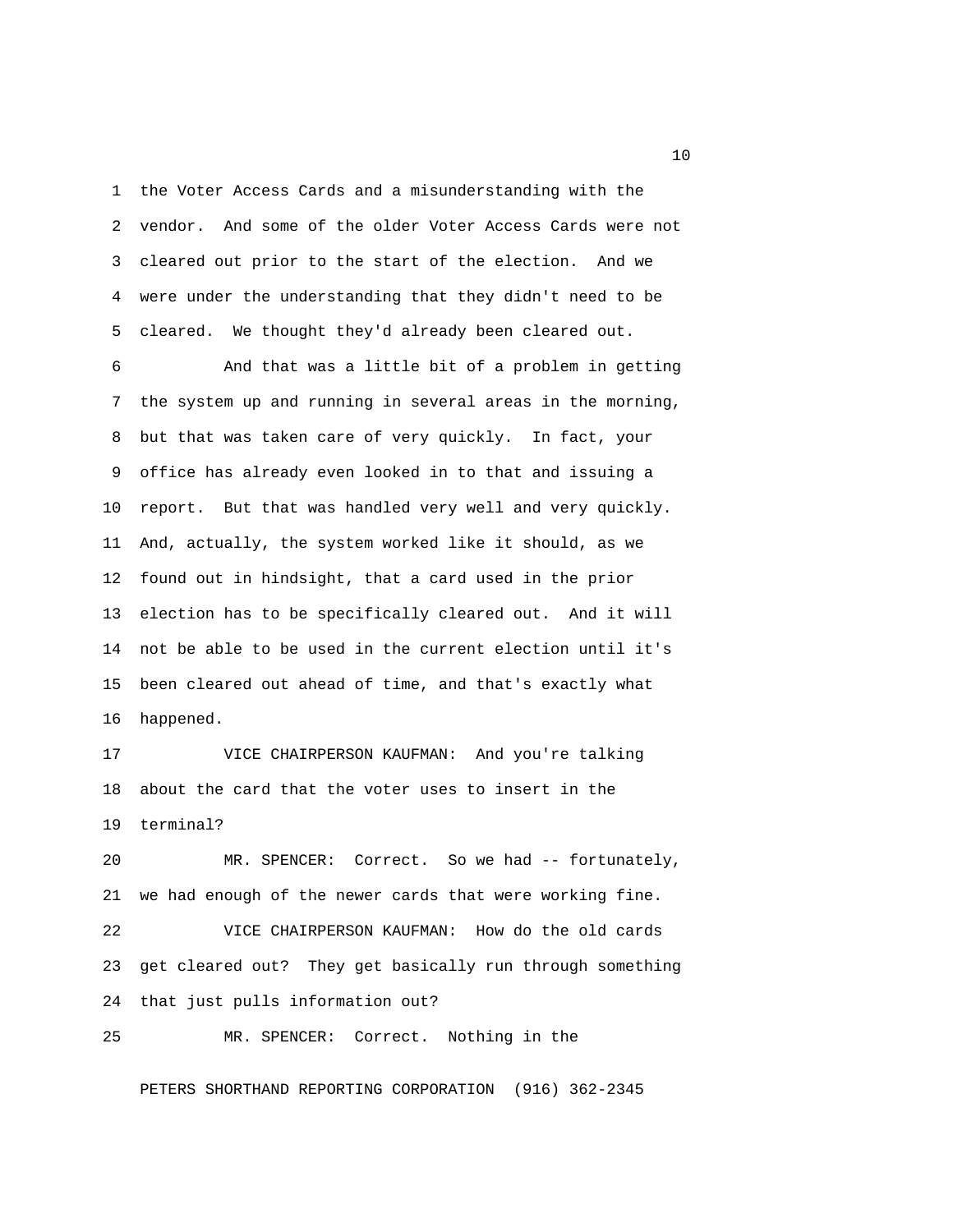1 documentation we had from the vendor had indicated that. 2 In fact, that was just an unanticipated problem that no 3 one, including the vendor, had foreseen. And now that we 4 now about it, we'll make sure they're all cleared out in 5 the next election.

 6 But the equipment worked fine and people were 7 very pleased in being able to use it. And we thought it 8 was a very successfully election from that angle.

9 VICE CHAIRPERSON KAUFMAN: Good.

10 MS. LAPSLEY: Can I just -- this is Susan 11 Lapsley. Can I just add something in anecdotally. The 12 Secretary of State's Office did do a report. We went down 13 there and spoke to several people. In all, we spoke to 14 about a hundred people plus.

15 One of the main comments that we did get from 16 people is that when they showed up to the polls and they 17 were presented with this is what the issue is, you can 18 vote on paper, but these machines aren't going to up and 19 running for, you know, an hour or so. We know what the 20 issue is and we're taking care of it. Most of the 21 people -- a great portion of the people said, "I want to 22 vote on these machines. I've been waiting for these 23 machines. I want to vote on them. And I'll come back." 24 And it was over and over and over again that's what we 25 heard. So just from our perspective, that answers, I

PETERS SHORTHAND REPORTING CORPORATION (916) 362-2345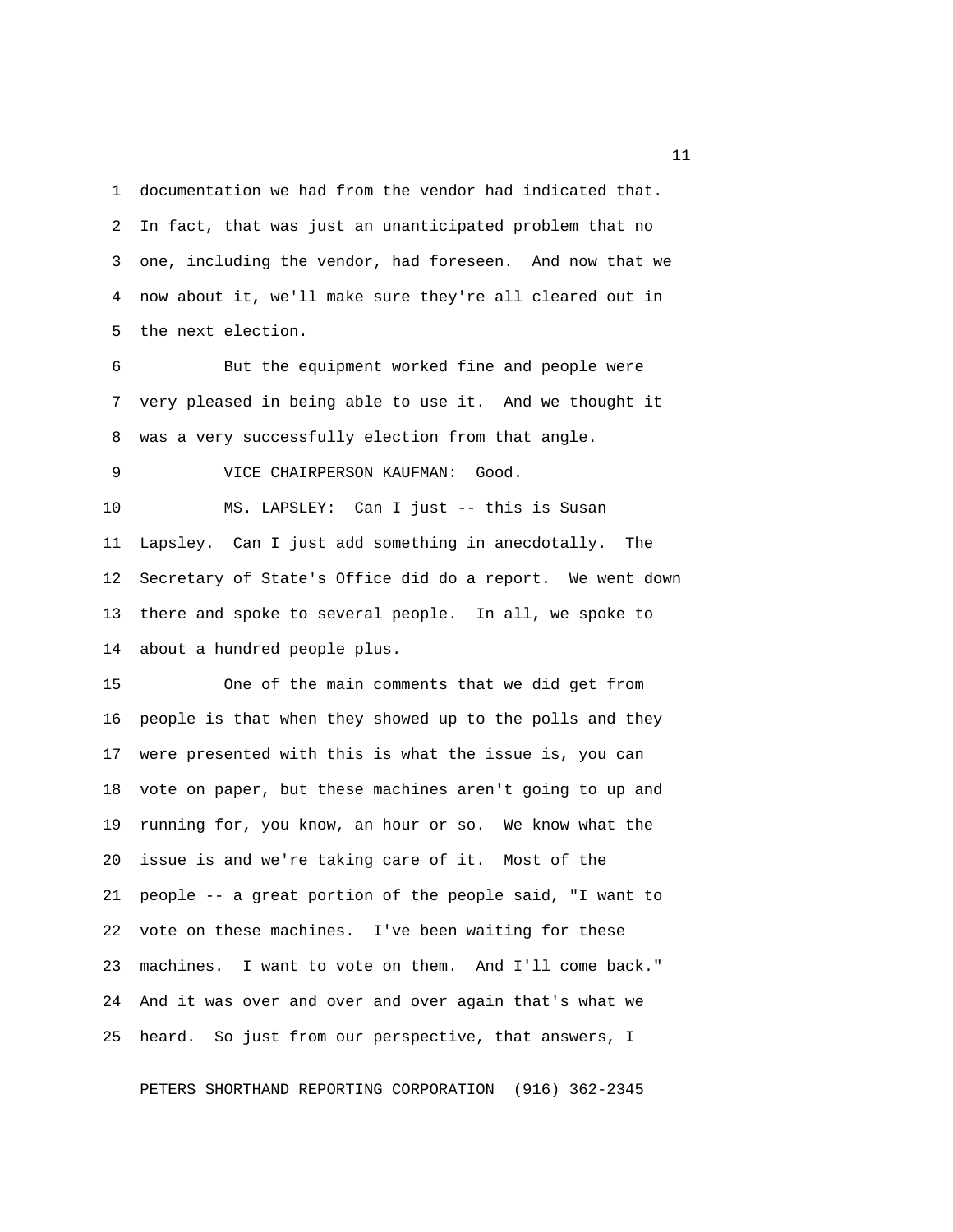1 think more directly how people reacted to the machines.

 2 BOARD MEMBER GUARDINO: I don't know how it is 3 for others, but it's really cutting out here and I can't 4 hear anything.

 5 VICE CHAIRPERSON KAUFMAN: I'll summarize what 6 Susan said. She said that following the elections the 7 Secretary of State's Office went to Kern County to 8 interview folks who had experience with the new equipment 9 and the problem on election day. And that most voters 10 were very excited about using the new touch screen system. 11 And, in fact, when they showed up and the machines weren't 12 ready, most of them chose to come back later in the day 13 and vote on the machines rather than vote by paper. 14 BOARD MEMBER GUARDINO: Okay. Thank you for 15 summarizing. 16 MR. SPENCER: And that is correct. That is our 17 impression, too, from our people. 18 BOARD MEMBER FINNEY: That's music to the guys 19 from the silicon valleys' ears, you know. 20 (Laughter.) 21 VICE CHAIRPERSON KAUFMAN: Well, that's good. We 22 always like hearing positive voting stories. 23 So very good. 24 Okay. Does somebody want to -- 25 BOARD MEMBER FINNEY: I'll move approval of the PETERS SHORTHAND REPORTING CORPORATION (916) 362-2345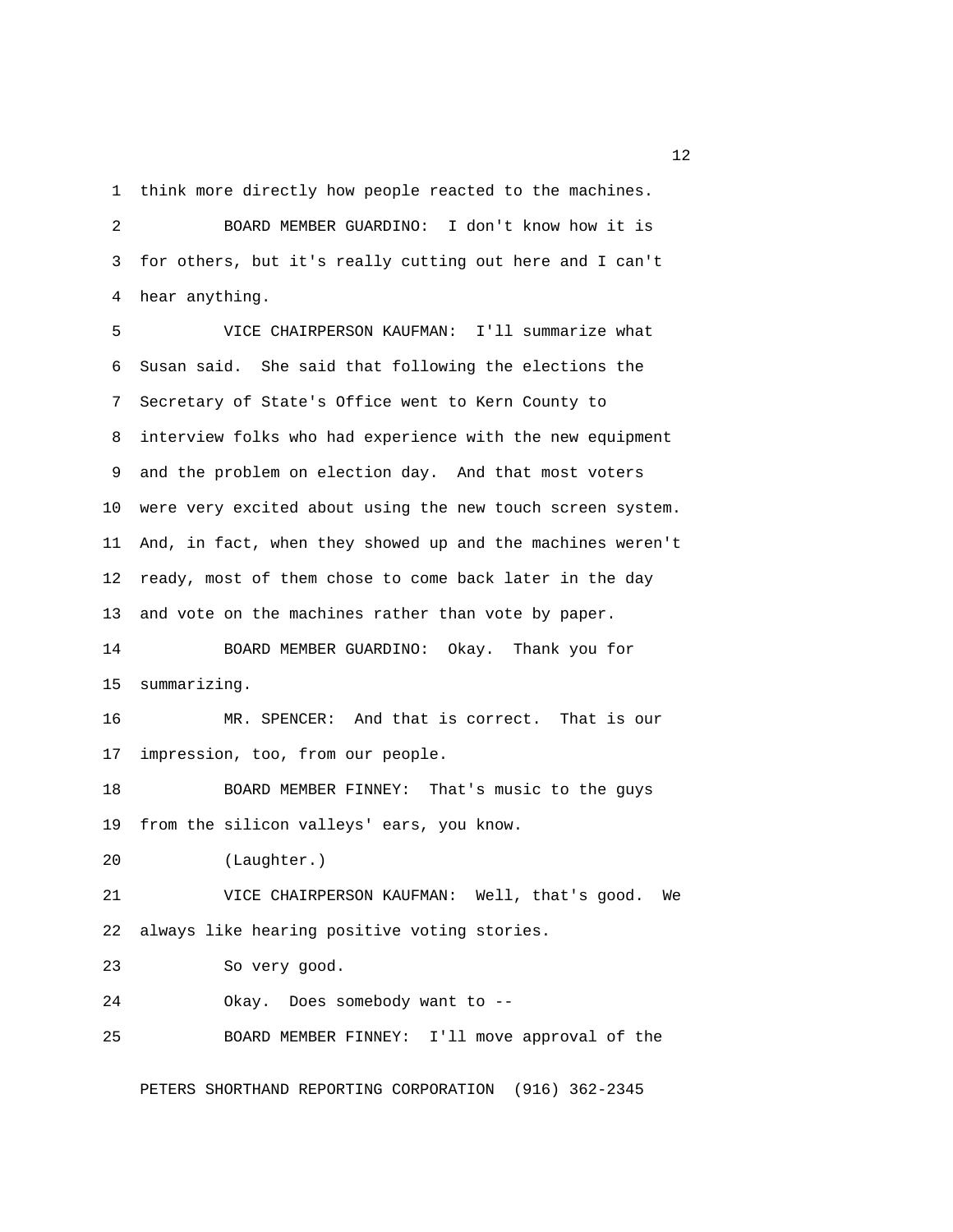1 staff report.

 2 VICE CHAIRPERSON KAUFMAN: Do we have a second? 3 CHAIRPERSON PÉREZ: I'll second. 4 VICE CHAIRPERSON KAUFMAN: Second from the Chair 5 or John. 6 Okay, do you want to call the Roll? 7 MS. MENDEZ: John Pérez? 8 CHAIRPERSON PÉREZ: Aye. 9 MS. MENDEZ: Stephen Kaufman? 10 VICE CHAIRPERSON KAUFMAN: Aye. 11 MS. MENDEZ: Tal Finney? 12 BOARD MEMBER FINNEY: Aye. 13 MS. MENDEZ: Carl Guardino? 14 BOARD MEMBER GUARDINO: Aye. 15 VICE CHAIRPERSON KAUFMAN: Okay. 16 Congratulations, Kern 17 MR. SPENCER: Thank you very much. 18 VICE CHAIRPERSON KAUFMAN: Okay. 19 Next, we have Item 7 which is a staff report on 20 the quarterly status reports provided by counties who have 21 not yet received full funding awards. 22 Go ahead and summarize for us, Jana. 23 STAFF CONSULTANT LEAN: This item was moved from 24 the last meeting to this meeting. I'm just going to give 25 you a brief overview. You have it in your packets. These

PETERS SHORTHAND REPORTING CORPORATION (916) 362-2345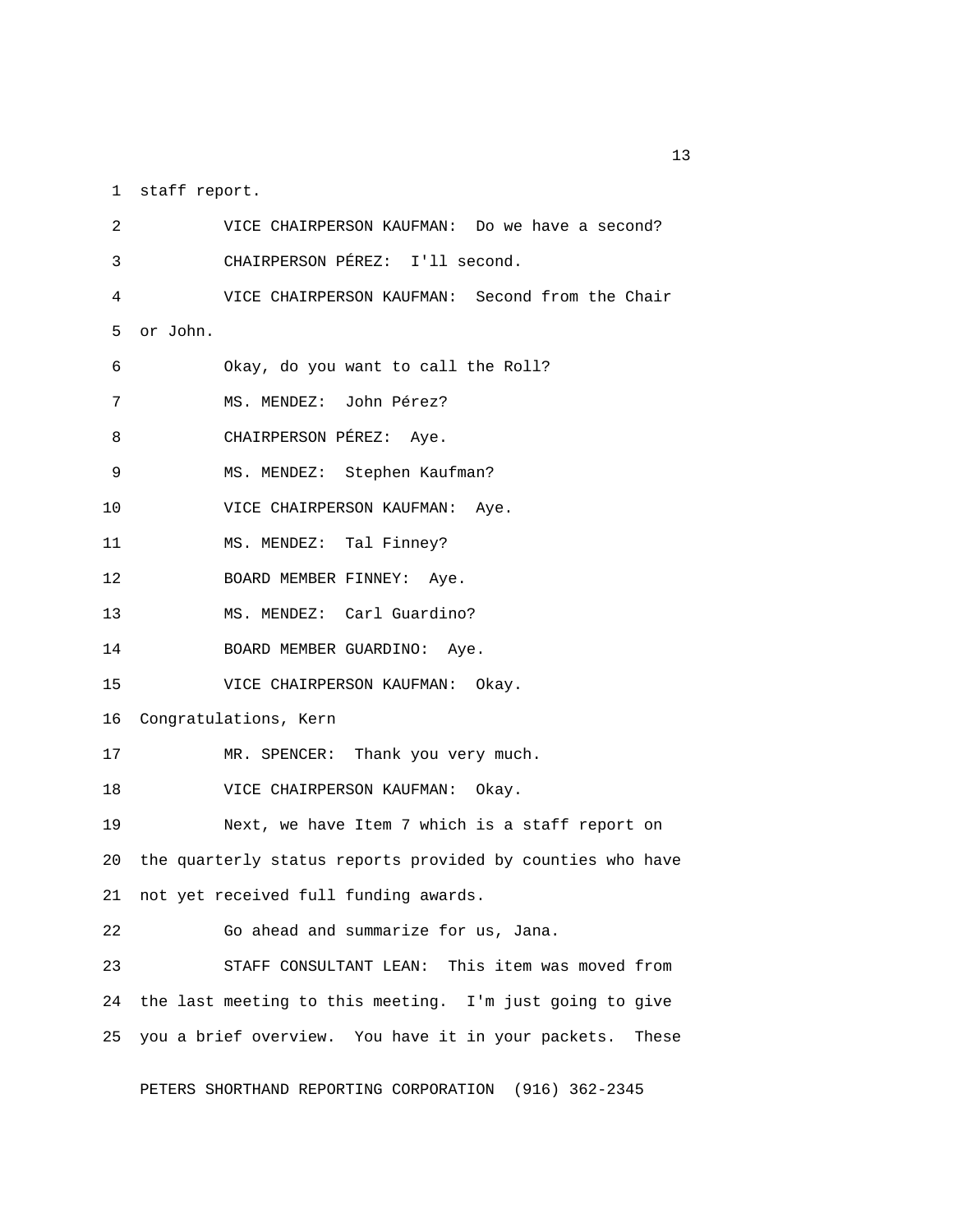1 are the responses from the remaining 22 counties, now 21 2 counties. Ten counties are still remaining to submit the 3 project documentation plans. We have Humboldt, Lake, 4 Madera, Merced, Modoc, Nevada, San Mateo, Sonoma, Trinity 5 and Yolo. With those 10 counties, 6 of them plan to come 6 forward in the next quarter between July and August and 7 September.

 8 There's 2 counties that are unknown at this time 9 when they're going to come forward, but we'll keep an eye 10 on them. We'll ask them again for the third quarter and 11 see where they're at. Eleven counties will be submitting 12 their plans for their next phase. Seven plan to come 13 before the end of the year and 4 are unknown at this time. 14 We have one county, San Joaquin, who will be submitting a 15 change to the project documentation plan. They will also 16 be coming forward to get reimbursement for the TSx units 17 that now has been recertified.

18 VICE CHAIRPERSON KAUFMAN: Very similar to what 19 we just saw.

20 STAFF CONSULTANT LEAN: Very similar to Kern and 21 to San Diego that came forward last time. So we will go 22 ahead and send out the third quarter requests for the 23 counties probably the beginning of July and have that 24 ready for the August meeting.

25 VICE CHAIRPERSON KAUFMAN: Okay. And I noticed

PETERS SHORTHAND REPORTING CORPORATION (916) 362-2345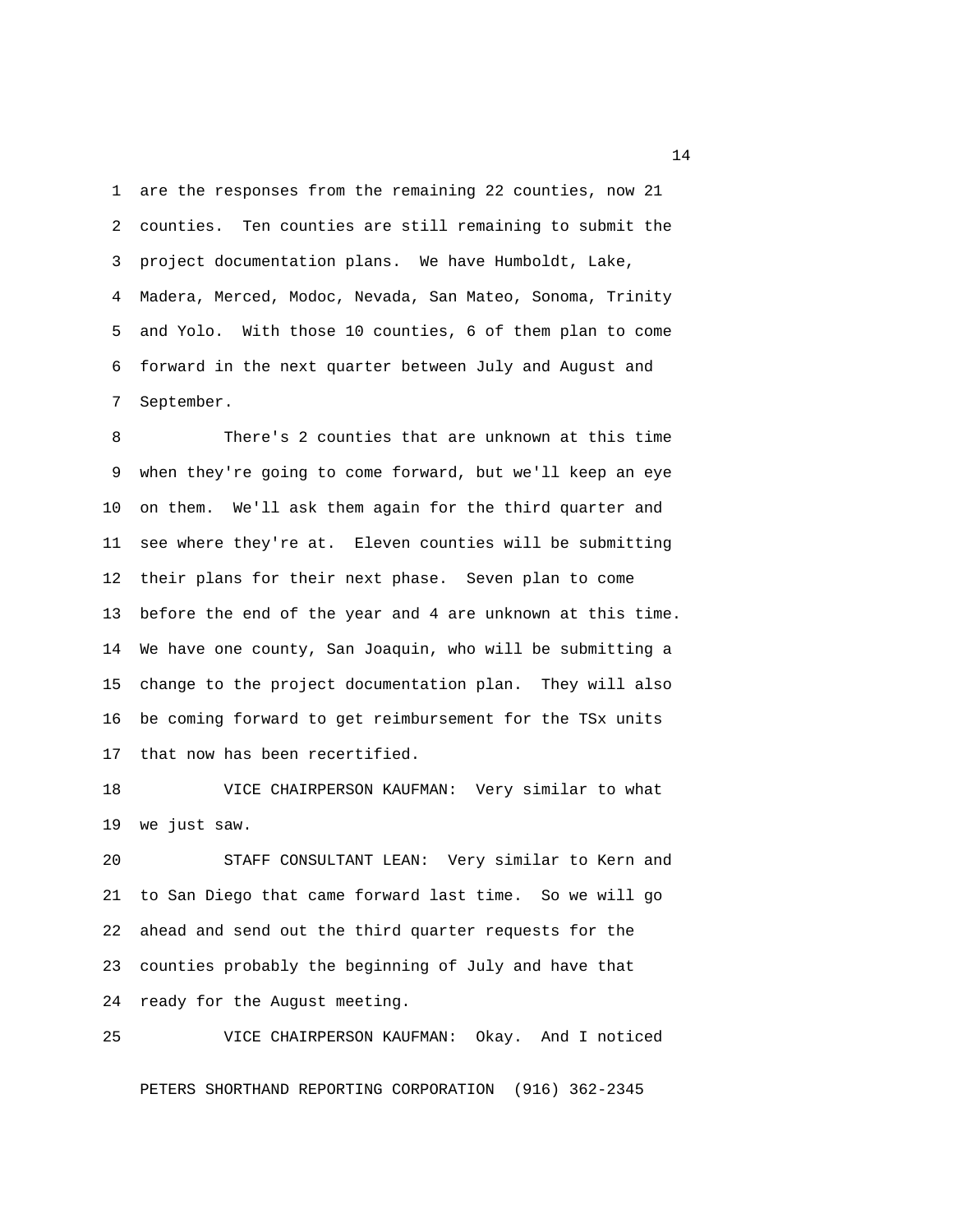1 in going through the list that you mentioned that a couple 2 of them, Merced and Modoc: Merced obviously has taken 3 steps to implement new equipment. Modoc is troublesome in 4 the sense that they're apparently nonresponsive. Is there 5 any more information for us on Modoc.

 6 STAFF CONSULTANT LEAN: I have personally talked 7 to Modoc, and they have a very small office. And I'm not 8 trying to make excuses for them, but they do not know what 9 they're doing at this time. I do know that the Secretary 10 of State's Office staff has been in contact with them to 11 make sure that they become compliant under HAVA, for the 12 accessibility.

13 So they will move forward. What they're going to 14 do is still unknown to them and unknown to us, but we will 15 continue to have conversations with them.

16 VICE CHAIRPERSON KAUFMAN: So we're at least in 17 communication with them.

18 STAFF CONSULTANT LEAN: Yes.

19 VICE CHAIRPERSON KAUFMAN: Okay. Thanks, Jana. 20 Does anybody have any questions on the staff

21 report?

22 Okay. Well then with that, I think we're done 23 for the day.

24 STAFF CONSULTANT LEAN: I'd like to mention is 25 the July meeting is July 19th. We will not be able to

PETERS SHORTHAND REPORTING CORPORATION (916) 362-2345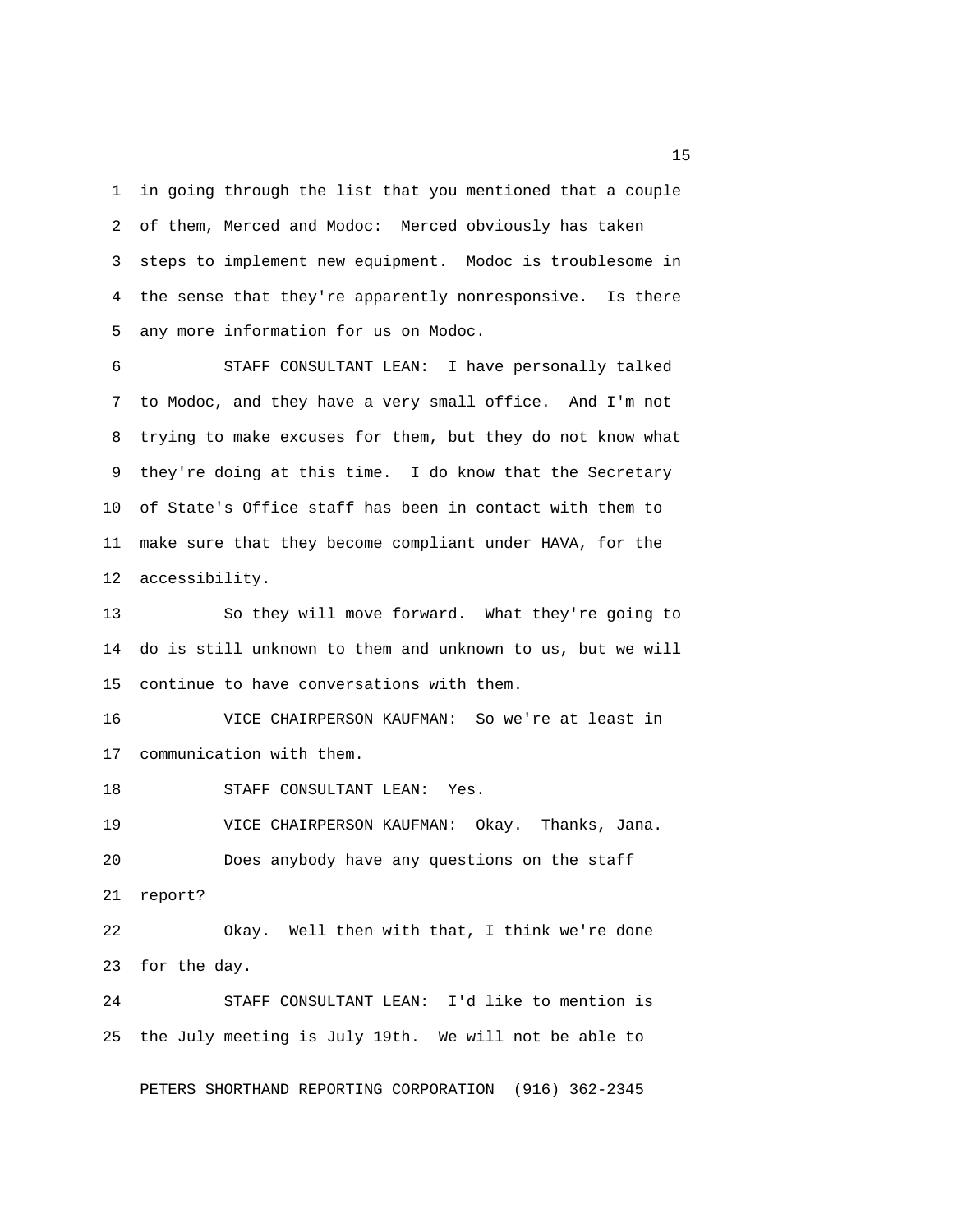1 hold it in Los Angeles. Staff is just going to be under 2 too many deadlines for that time. But we can look in to 3 holding the August meeting in Los Angeles if that's still 4 a request by the Board? 5 And I will notify everyone if we find a place to 6 hold it in Los Angeles. 7 CHAIRPERSON PÉREZ: What date are we looking at 8 in August in, Jana? 9 STAFF CONSULTANT LEAN: It would be August -- I'm 10 sorry, let me look that up -- 16th. 11 CHAIRPERSON PÉREZ: I have the 15th. 12 STAFF CONSULTANT LEAN: That's correct, it's a 13 Wednesday. 14 CHAIRPERSON PÉREZ: Okay, I ma -- well, let me 15 just raise this issue now about would there be any 16 possibility of having that meeting on August 15th instead 17 of the 16th? I just found out my travel plans for August 18 have changed, and I'm leaving to Israel on the 16th. 19 STAFF CONSULTANT LEAN: Okay. Well, how about 20 I'll send Emails around to everybody and see what's good 21 for them. 22 VICE CHAIRPERSON KAUFMAN: Yeah, I may have a 23 problem with the 15th, unless it's in LA? 24 CHAIRPERSON PÉREZ: Yeah. If it's in LA on the 25 15th, that will be great. But if you could just maybe

PETERS SHORTHAND REPORTING CORPORATION (916) 362-2345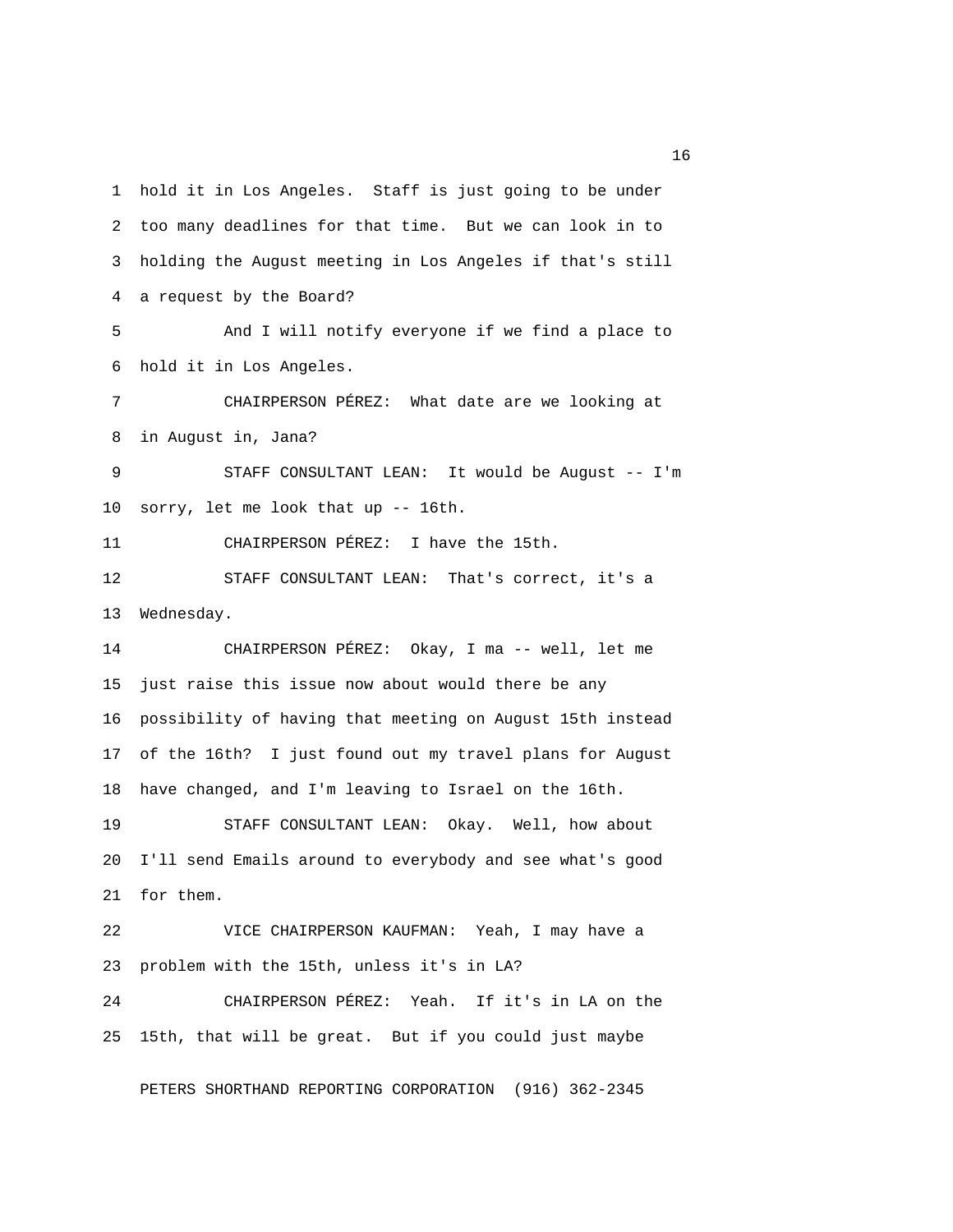1 poll what the possibility is, that would be great.

 2 STAFF CONSULTANT LEAN: I will do that before I 3 send out a notice. 4 VICE CHAIRPERSON KAUFMAN: But the bottom line is 5 the July 19th meeting is a go, but it will be up instead 6 of LA. 7 STAFF CONSULTANT LEAN: That's correct. 8 CHAIRPERSON PÉREZ: And I apologize that I wasn't 9 able to be there in person today. And I thank you, Mr. 10 Kaufman, for chairing the meeting. 11 VICE CHAIRPERSON KAUFMAN: You are welcome. Not 12 a problem. You were missed, however. 13 CHAIRPERSON PÉREZ: Well, I'm raising money for 14 battered women and children today. So hopefully, I made 15 the right decision. 16 VICE CHAIRPERSON KAUFMAN: It sounds like it. 17 BOARD MEMBER GUARDINO: Good job. 18 VICE CHAIRPERSON KAUFMAN: With that -- 19 BOARD MEMBER FINNEY: Move to adjourn. 20 VICE CHAIRPERSON KAUFMAN: -- we have a motion to 21 adjourn. I'll just second and assume we have a consensus 22 on that everybody, unless I hear otherwise. 23 BOARD MEMBER GUARDINO: Just a reminder that you 24 don't need a motion to adjourn. 25 (Laughter.)

PETERS SHORTHAND REPORTING CORPORATION (916) 362-2345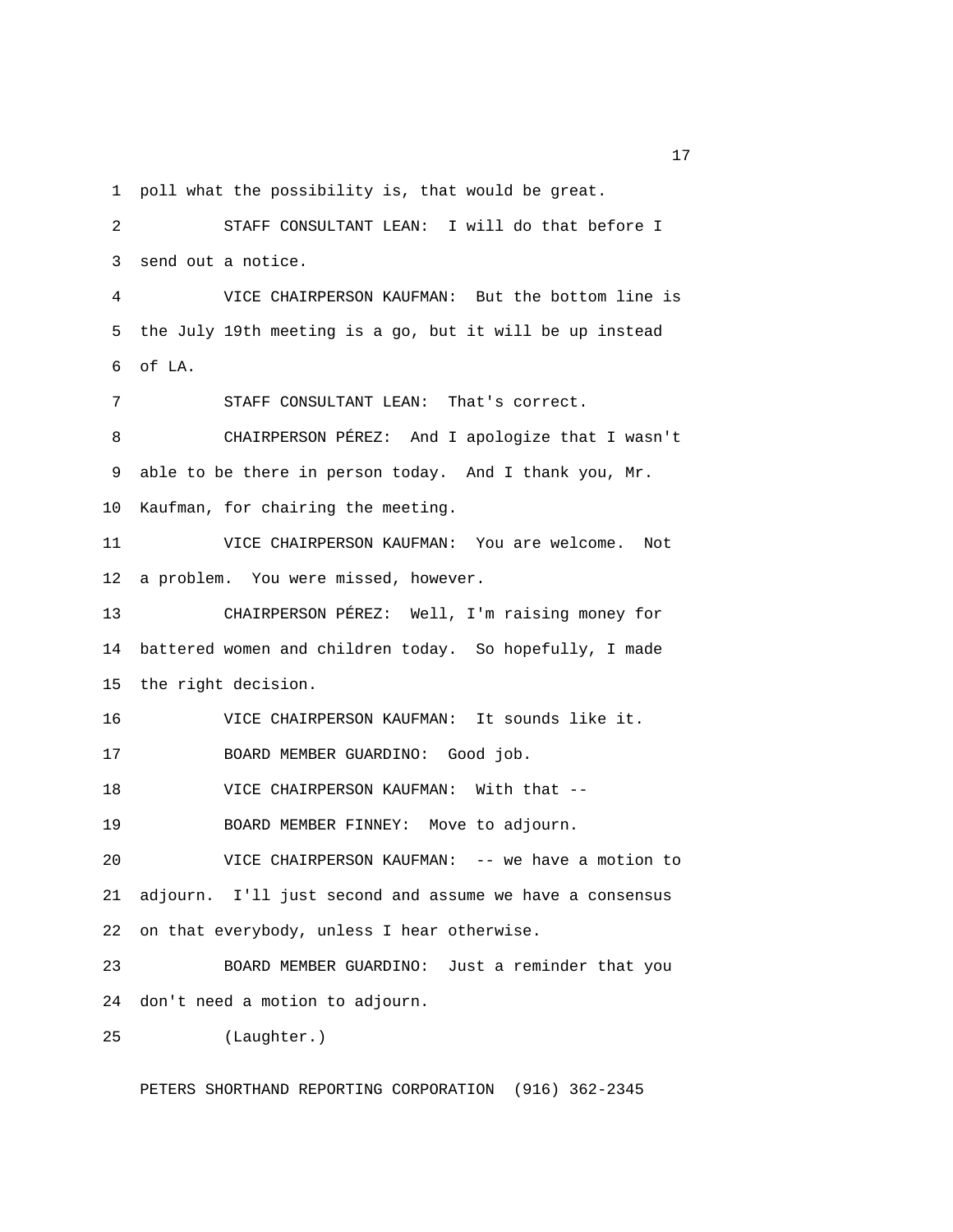| $\mathbf 1$    | VICE CHAIRPERSON KAUFMAN: I know.         |
|----------------|-------------------------------------------|
| $\sqrt{2}$     | BOARD MEMBER GUARDINO: Thank you.         |
| $\mathsf 3$    | BOARD MEMBER FINNEY: Thank you.           |
| $\overline{4}$ | (Thereupon the Voting Modernization Board |
| $\mathsf S$    | meeting adjourned at 10:56 a.m.)          |
| $\epsilon$     |                                           |
| $\sqrt{ }$     |                                           |
| $\,8\,$        |                                           |
| $\mathsf 9$    |                                           |
| $10$           |                                           |
| $11\,$         |                                           |
| $12$           |                                           |
| $13$           |                                           |
| $14$           |                                           |
| 15             |                                           |
| 16             |                                           |
| $17\,$         |                                           |
| $18\,$         |                                           |
| 19             |                                           |
| $20$           |                                           |
| 21             |                                           |
| 22             |                                           |
| 23             |                                           |
| 24             |                                           |
| 25             |                                           |